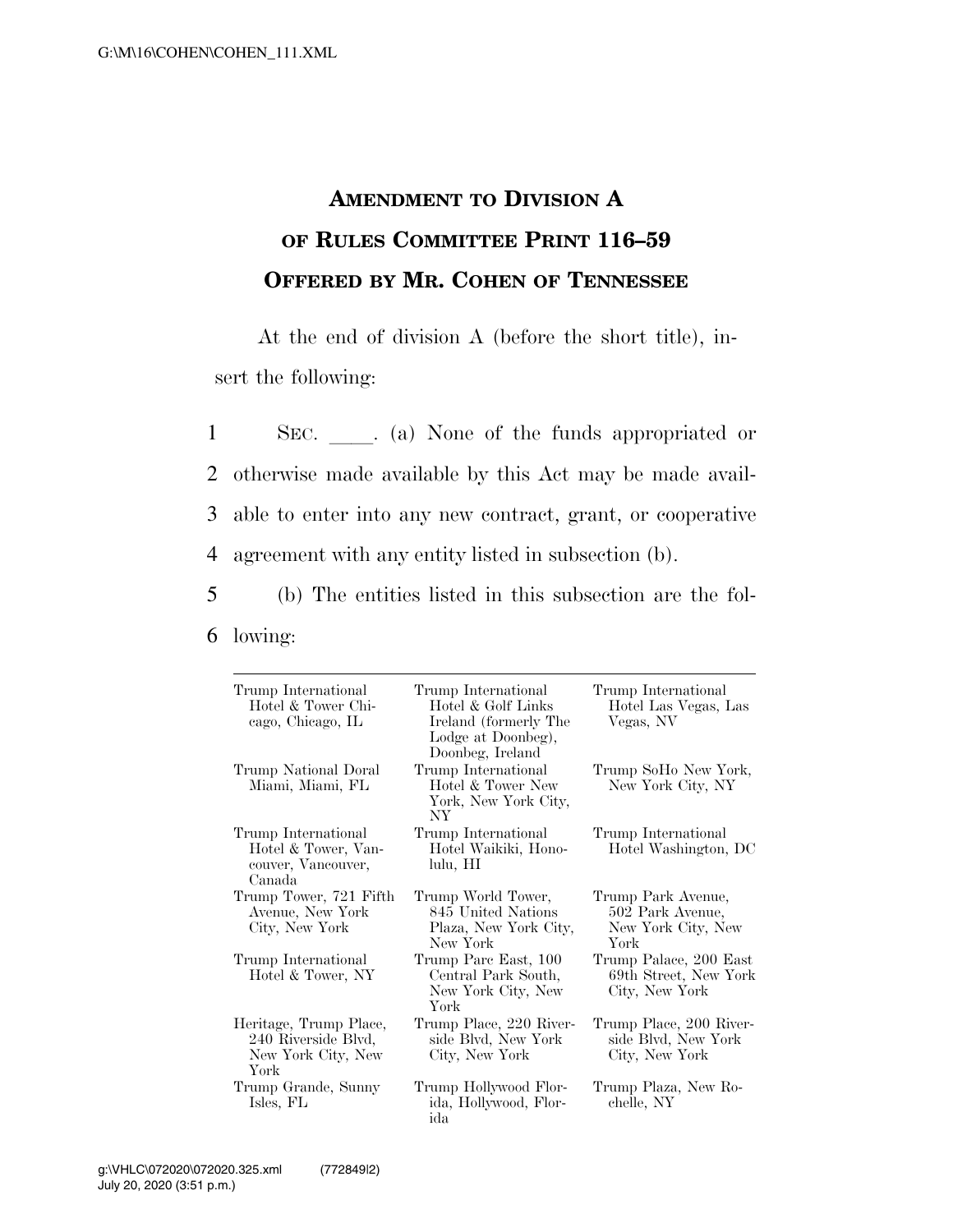| Trump Tower at City<br>Center, Westchester,<br>NY                                           | Trump Park Residences,<br>Yorktown, NY                                                | Trump Pare Stamford,<br>Stamford, Connecticut                           |
|---------------------------------------------------------------------------------------------|---------------------------------------------------------------------------------------|-------------------------------------------------------------------------|
| Trump Plaza Residences,<br>Jersey City, NJ                                                  | The Estate at Trump<br>National, Los Angeles,<br>CА                                   | Trump Towers Pune,<br>India, Pune, India                                |
| Trump Tower Mumbai,<br>India, Mumbai, India                                                 | Trump Towers Makati,<br>Philippines, Makati,<br>Philippines                           | Trump International<br>Vancouver, Vancouver,<br>Canada                  |
| Trump Towers Istanbul,<br>Sisli, Istanbul, Sisli                                            | Trump Tower Punta Del<br>Este, Uruguay, Punta<br>Sel Este, Uruguay                    | Briar Hall Operations<br>LLC, New York, New<br>York                     |
| DT Dubai Golf Manager<br>LLC, New York, New<br>York                                         | DT Dubai Golf Manager<br>Member Corp, New<br>York, New York                           | DT Dubai II Golf Man-<br>ager LLC, New York,<br>New York                |
| DT Home Marks Inter-<br>national LLC, New<br>York, New York                                 | DT Home Marks Inter-<br>national Member<br>Corp, New York, New<br>York                | DT India Venture LLC,<br>New York, New York                             |
| DT India Venture Man-<br>aging Member Corp,<br>New York, New York                           | DT Marks Baku LLC,<br>New York, New York                                              | DT Marks Baku Man-<br>aging Member Corp,<br>New York, New York          |
| DT Marks Dubai LLC,<br>New York, New York                                                   | DT Marks Dubai Mem-<br>ber Corp, New York,<br>New York                                | DT Marks Dubai II<br>LLC, New York, New<br>York                         |
| DT Marks Dubai II<br>Member Corp, New<br>York, New York                                     | DT Marks Gurgaon<br>LLC, New York, New<br>York                                        | DT Marks Gurgaon<br>Managing Member<br>Corp, New York, New<br>York      |
| DT Marks Jersey City<br>LLC, New York, New<br>York                                          | DT Marks Jupiter LLC,<br>New York, New York                                           | DT Mark Qatar LLC,<br>New York, New York                                |
| DT Marks Qatar Mem-<br>ber Corp, New York,<br>New York                                      | DT Marks Products<br>International LLC,<br>New York, New York                         | DT Marks Product<br>International Member<br>Corp, New York, New<br>York |
| DT Marks Pune LLC,<br>New York, New York                                                    | DT Marks Pune Man-<br>aging Member Corp,<br>New York, New York                        | DT MARKS PUNE II<br>LLC, New York, New<br>York                          |
| DT Marks Pune II Man-<br>aging Member Corp,<br>New York, New York                           | DT Marks Rio LLC,<br>New York, New York                                               | DT Marks Rio Member<br>Corp, New York, New<br>York                      |
| DT Marks Vancouver<br>LP, New York, New<br>York                                             | DT Marks Vancouver<br>Managing Member<br>Corp, New York, New<br>York                  | DT Marks Worli LLC,<br>New York, New York                               |
| DT Marks Worli Member<br>Corp, New York, New<br>York                                        | DT Tower Gurgaon<br>LLC, New York, New<br>York                                        | DT Tower Gurgaon<br>Managing Member<br>Corp, New York, New<br>York      |
| Indian Hills Holdings<br>$LLC f/k/a$ Indian Hills<br>Development LLC,<br>New York, New York | Jupiter Golf Club LLC<br>(Trump National Gold<br>Club-Jupiter), New<br>York, New York | Jupiter Golf Club Man-<br>aging Member Corp,<br>New York, New York      |
| Lamington Family Hold-<br>ings LLC, New York,<br>New York                                   | Lawrence Towers Apart-<br>ments, New York,<br>New York                                | LFB Acquisition LLC,<br>New York, New York                              |
| LFB Acquisition Mem-<br>ber Corp, New York,<br>New York                                     | MAR-A-LAGO CLUB,<br>L.L.C., Palm Beach,<br>Florida                                    | Mar A Lago Club,<br>L.L.C, New York,<br>New York                        |
| Nitto World Co, Limited,<br>Turnberry, Scotland                                             | OPO Hotel Manager<br>LLC, New York, New<br>York                                       | OPO Hotel Manager<br>Member Corp, New<br>York, New York                 |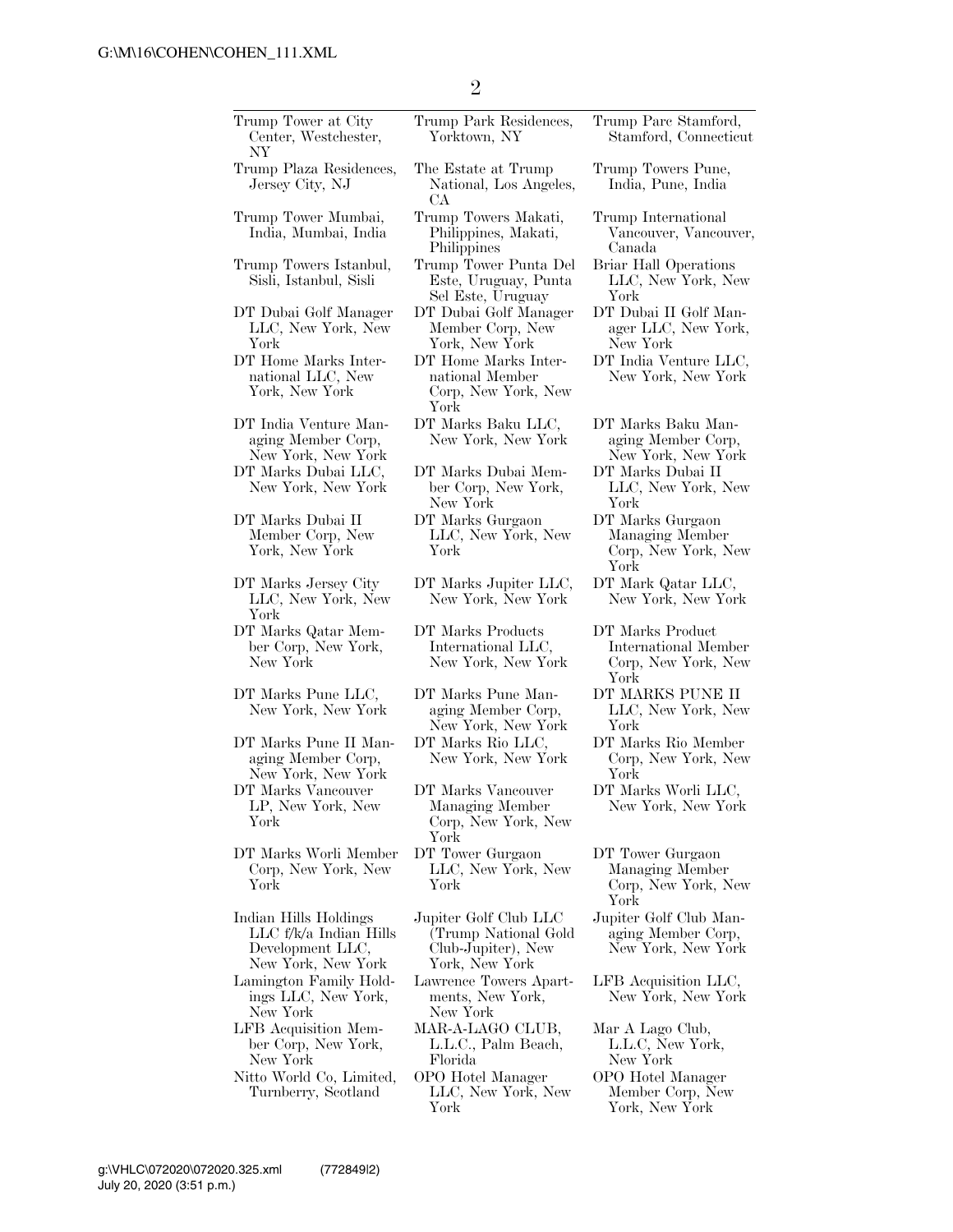3

| OWO Developer LLC,<br>New York, New York                                                                                         | TIGL Ireland Enter-<br>prises Limited (Trump)<br>International Golf<br>Links-Doonbeg), | TIGL Ireland Manage-<br>ment Limited,<br>Doonbeg, Ireland                                                |
|----------------------------------------------------------------------------------------------------------------------------------|----------------------------------------------------------------------------------------|----------------------------------------------------------------------------------------------------------|
| Ace Entertainment Hold-<br>ings Inc (f/k/a Trump<br>Casinos Inc and for-<br>merly Trump Taj<br>Mahal, Inc), Atlantic<br>City, NJ | Doonbeg, Ireland<br>Trump Chicago Com-<br>mercial Member Corp,<br>New York, New York   | Trump Chicago Com-<br>mercial Manager LLC,<br>New York, New York                                         |
| Trump Chicago Develop-                                                                                                           | Trump Chicago Hotel                                                                    | Trump Chicago Hotel                                                                                      |
| ment LLC, New York,                                                                                                              | Member Corp, New                                                                       | Manager LLC, New                                                                                         |
| New York                                                                                                                         | York, New York                                                                         | York, New York                                                                                           |
| Trump Chicago Man-                                                                                                               | Trump Chicago Member                                                                   | Trump Chicago Residen-                                                                                   |
| aging Member LLC,                                                                                                                | LLC, New York, New                                                                     | tial Member Corp,                                                                                        |
| New York, New York                                                                                                               | York                                                                                   | New York, New York                                                                                       |
| Trump Chicago Residen-                                                                                                           | Trump Chicago Retail                                                                   | Trump Chicago Retail                                                                                     |
| tial Manager LLC,                                                                                                                | LLC, New York, New                                                                     | Manager LLC, New                                                                                         |
| New York, New York                                                                                                               | York                                                                                   | York, New York                                                                                           |
| Trump Chicago Retail<br>Member Corp, New<br>York, New York                                                                       | Trump Drinks Israel<br>Holdings LLC, New<br>York, New York                             | Trump Drinks Israel<br>Holdings Member<br>Corp, New York, New<br>York                                    |
| Trump Drinks Israel<br>LLC, New York, New<br>York                                                                                | Trump Drinks Israel<br>Member Corp, New<br>York, New York                              | Trump Endeavor 12<br>LLC (Trump National<br>Doral), New York,<br>New York                                |
| Trump Endeavor 12                                                                                                                | Trump Golf Acquisitions                                                                | Trump Golf Coco Beach                                                                                    |
| Manager Corp, New                                                                                                                | LLC, New York, New                                                                     | LLC, New York, New                                                                                       |
| York, New York                                                                                                                   | York                                                                                   | York                                                                                                     |
| Trump Golf Coco Beach<br>Member Corp, New<br>York, New York                                                                      | Trump International De-<br>velopment LLC, New<br>York, New York                        | Trump International<br>Golf Club LC (Trump<br>International Golf<br>Club-Florida), New<br>York, New York |
| Trump International<br>Golf Club Scotland<br>Limited, Aberdeen,<br>Scotland                                                      | Trump International<br>Golf Club, Inc, Palm<br>Beach, Florida                          | Trump International<br>Hotel and Tower Con-<br>dominium, New York,<br>New York                           |
| Trump International<br>Hotel Hawaii LLC,<br>New York, New York                                                                   | Trump International Ho-<br>tels Management<br>LLC, New York, New<br>York               | Trump International<br>Management Corp,<br>New York, New York                                            |
| Trump Korean Projects                                                                                                            | Trump Marks Atlanta                                                                    | Trump Marks Atlanta                                                                                      |
| LLC, New York, New                                                                                                               | LLC, New York, New                                                                     | Member Corp, New                                                                                         |
| York                                                                                                                             | York                                                                                   | York, New York                                                                                           |
| Trump Marks Baja                                                                                                                 | Trump Marks Baja                                                                       | Trump Marks Batumi,                                                                                      |
| Corp, New York, New                                                                                                              | LLC, New York, New                                                                     | LLC, New York, New                                                                                       |
| York                                                                                                                             | York                                                                                   | York                                                                                                     |
| Trump Marks Beverages                                                                                                            | Trump Marks Bev-                                                                       | Trump Marks Canouan                                                                                      |
| Corp, New York, New                                                                                                              | erages, LLC New                                                                        | Corp, New York, New                                                                                      |
| York                                                                                                                             | York, New York                                                                         | York                                                                                                     |
| Trump Marks Canouan,                                                                                                             | Trump Marks Chicago                                                                    | Trump Marks Chicago                                                                                      |
| LLC New York, New                                                                                                                | LLC, New York, New                                                                     | Member Corp, New                                                                                         |
| York                                                                                                                             | York                                                                                   | York, New York                                                                                           |
| Trump Marks Dubai                                                                                                                | Trump Marks Dubai                                                                      | Trump Marks Egypt                                                                                        |
| Corp, New York, New                                                                                                              | LLC, New York, New                                                                     | Corp, New York, New                                                                                      |
| York                                                                                                                             | York                                                                                   | York                                                                                                     |
| Trump Marks Egypt                                                                                                                | Trump Marks Fine                                                                       | Trump Marks Fine                                                                                         |
| LLC, New York, New                                                                                                               | Foods LLC, New                                                                         | Foods Member Corp,                                                                                       |
| York                                                                                                                             | York, New York                                                                         | New York, New York                                                                                       |
| Trump Marks Ft. Lau-<br>derdale LLC, New<br>York, New York                                                                       | Trump Marks Ft. Lau-<br>derdale Member Corp,<br>New York, New York                     | Trump Marks GP Corp,<br>New York, New York                                                               |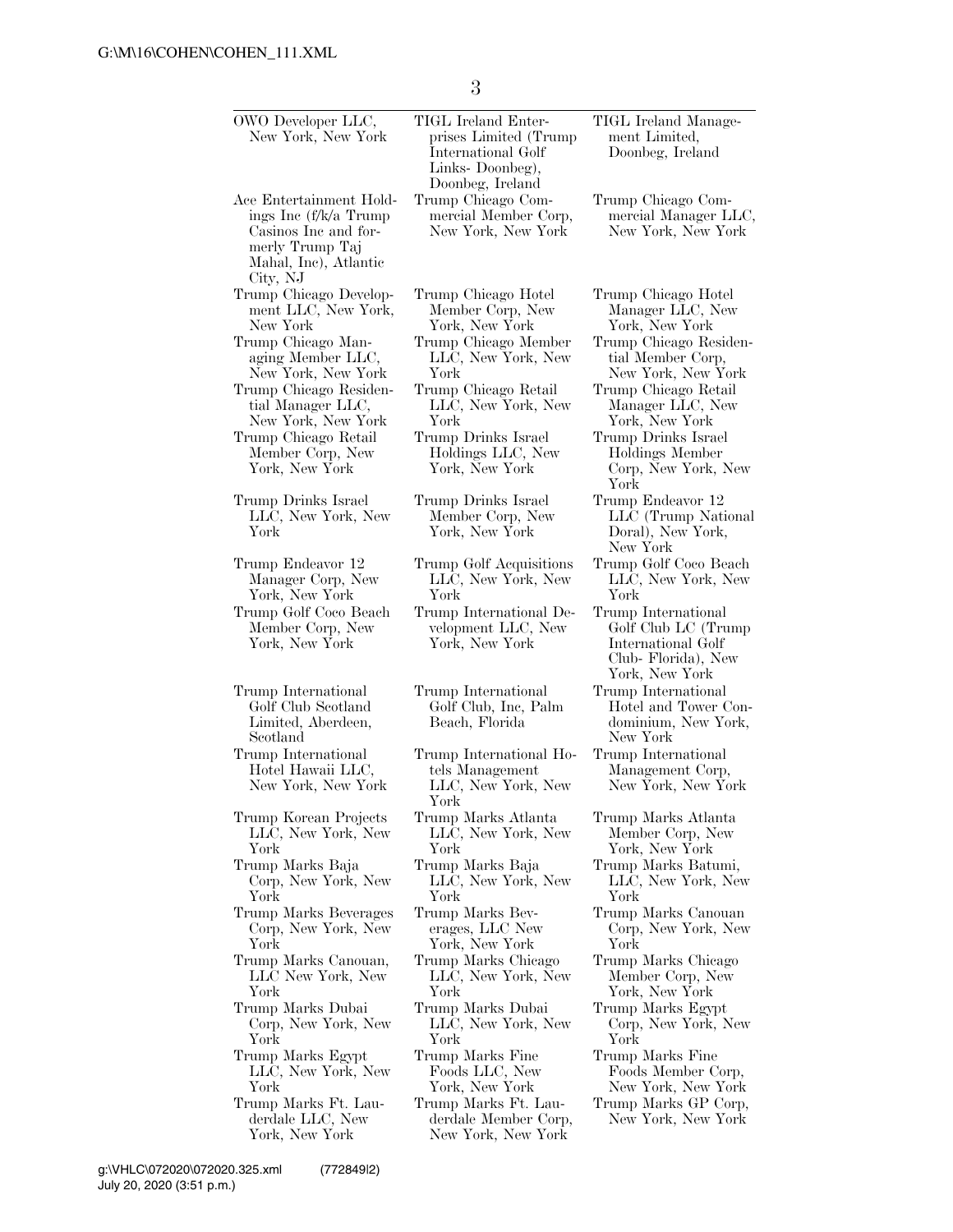| Trump Marks Holdings<br>LP (FKA Trump)<br>Marks LP), New York,<br>New York                     | Trump Marks Hollywood<br>Corp, New York, New<br>York                                                  | Trump Marks Hollywood<br>LLC, New York, New<br>York               |
|------------------------------------------------------------------------------------------------|-------------------------------------------------------------------------------------------------------|-------------------------------------------------------------------|
| Trump Marks Istanbul                                                                           | Trump Marks Istanbul                                                                                  | Trump Marks Jersey                                                |
| II Corp, New York,                                                                             | II LLC, New York,                                                                                     | City Corp, New York,                                              |
| New York                                                                                       | New York                                                                                              | New York                                                          |
| Trump Marks Jersey                                                                             | Trump Marks Mattress                                                                                  | Trump Marks Mattress                                              |
| City LLC, New York,                                                                            | LLC, New York, New                                                                                    | Member Corp, New                                                  |
| New York                                                                                       | York                                                                                                  | York, New York                                                    |
| Trump Marks Menswear                                                                           | Trump Marks Menswear                                                                                  | Trump Marks Mortgage                                              |
| LLC, New York, New                                                                             | Member Corp, New                                                                                      | Corp, New York, New                                               |
| York                                                                                           | York, New York                                                                                        | York                                                              |
| Trump Marks Mtg LLC,<br>New York, New York                                                     | Trump Marks Mumbai<br>LLC, New York, New<br>York                                                      | Trump Marks Mumbai<br>Member Corp, New<br>York, New York          |
| Trump Marks New Ro-                                                                            | Trump Marks New Ro-                                                                                   | Trump Marks Palm                                                  |
| chelle Corp, New York,                                                                         | chelle LLC, New                                                                                       | Beach Corp, New                                                   |
| New York                                                                                       | York, New York                                                                                        | York, New York                                                    |
| Trump Marks Palm                                                                               | Trump Marks Panama                                                                                    | Trump Marks Panama                                                |
| Beach LLC, New                                                                                 | Corp, New York, New                                                                                   | LLC, New York, New                                                |
| York, New York                                                                                 | York                                                                                                  | York                                                              |
| Trump Marks Philadel-                                                                          | Trump Marks Philadel-                                                                                 | Trump Marks Phil-                                                 |
| phia Corp, New York,                                                                           | phia LLC, New York,                                                                                   | ippines Corp, New                                                 |
| New York                                                                                       | New York                                                                                              | York, New York                                                    |
| Trump Marks Phil-                                                                              | Trump Marks Products                                                                                  | The Trump Organiza-                                               |
| ippines LLC, New                                                                               | LLC, New York, New                                                                                    | tion, Inc, New York,                                              |
| York, New York                                                                                 | York                                                                                                  | New York                                                          |
| Trump Marks Products                                                                           | Trump Marks Puerto                                                                                    | Trump Marks Puerto                                                |
| Member Corp, New                                                                               | Rico I LLC, New                                                                                       | Rico I Member Corp,                                               |
| York, New York                                                                                 | York, New York                                                                                        | New York, New York                                                |
| Trump Marks Puerto                                                                             | Trump Marks Puerto                                                                                    | Trump Marks Punta del                                             |
| Rico II LLC, New                                                                               | Rico II Member Corp,                                                                                  | Este LLC, New York,                                               |
| York, New York                                                                                 | New York, New York                                                                                    | New York                                                          |
| Trump Marks Punta del                                                                          | The Donald J. Trump                                                                                   | The Trump Marks Real                                              |
| Este Manager Corp,                                                                             | Company LLC, New                                                                                      | Estate Corp, New                                                  |
| New York, New York                                                                             | York, New York                                                                                        | York, New York                                                    |
| Trump Marks SOHO Li-                                                                           | Trump Marks SOHO                                                                                      | Trump Marks Stamford                                              |
| cense Corp, New York,                                                                          | LLC, New York, New                                                                                    | LLC, New York, New                                                |
| New York                                                                                       | York                                                                                                  | York                                                              |
| Trump Marks Stamford                                                                           | Trump Marks Sunny                                                                                     | Trump Marks Sunny                                                 |
| Corp, New York, New                                                                            | Isles I LLC, New                                                                                      | Isles I Member Corp,                                              |
| York                                                                                           | York, New York                                                                                        | New York, New York                                                |
| Trump Marks Sunny                                                                              | Trump Marks Sunny                                                                                     | Trump Marks Tampa                                                 |
| Isles II LLC, New                                                                              | Isles II Member Corp,                                                                                 | Corp, New York, New                                               |
| York, New York                                                                                 | New York, New York                                                                                    | York                                                              |
| Trump Marks Tampa                                                                              | Trump Marks Toronto                                                                                   | Trump Marks Toronto                                               |
| LLC, New York, New                                                                             | Corp, New York, New                                                                                   | LLC, New York, New                                                |
| York                                                                                           | York                                                                                                  | York                                                              |
| Trump Marks Toronto<br>LP (formally Trump)<br>Toronto Management<br>LP), New York, New<br>York | Trump Marks Waikiki<br>Corp, New York, New<br>York                                                    | Trump Marks Waikiki<br>LLC, New York, New<br>York                 |
| Trump Marks West-                                                                              | Trump Marks West-                                                                                     | Trump Marks White                                                 |
| chester Corp, New                                                                              | chester LLC, New                                                                                      | Plains LLC, New                                                   |
| York, New York                                                                                 | York, New York                                                                                        | York, New York                                                    |
| Trump Miami Resort<br>Management LLC,<br>New York, New York                                    | Trump Miami Resort<br>Management Member<br>Corp, New York, New<br>York                                | Trump National Golf<br>Club Colts Neck LLC,<br>New York, New York |
| Trump National Golf<br>Club Colts Neck Mem-<br>ber Corp, New York,<br>New York                 | Trump National Golf<br>Club LLC (Trump)<br>National Golf Club-<br>Westchester), New<br>York, New York | Trump National Golf<br>Club Member Corp,<br>New York, New York    |

Marks Jersey Corp, New York, York  ${\rm Marks}$  Mattress nber Corp, New York, New York Marks Mortgage p, New York, New York Marks Mumbai nber Corp, New York, New York Marks Palm ch Corp, New York, New York Marks Panama C, New York, New York Marks Philnes Corp, New York, New York rump Organiza-Inc, New York, York Marks Puerto I Member Corp, New York, New York Marks Punta del LLC, New York, York rump Marks Real ate Čorp, New York, New York Marks Stamford C, New York, New York Marks Sunny I Member Corp, New York, New York Marks Tampa p, New York, New York Marks Toronto C, New York, New York Marks Waikiki C, New York, New York Marks White ns LLC, New York, New York National Golf Colts Neck LLC,

## July 20, 2020 (3:51 p.m.) g:\VHLC\072020\072020.325.xml (772849|2)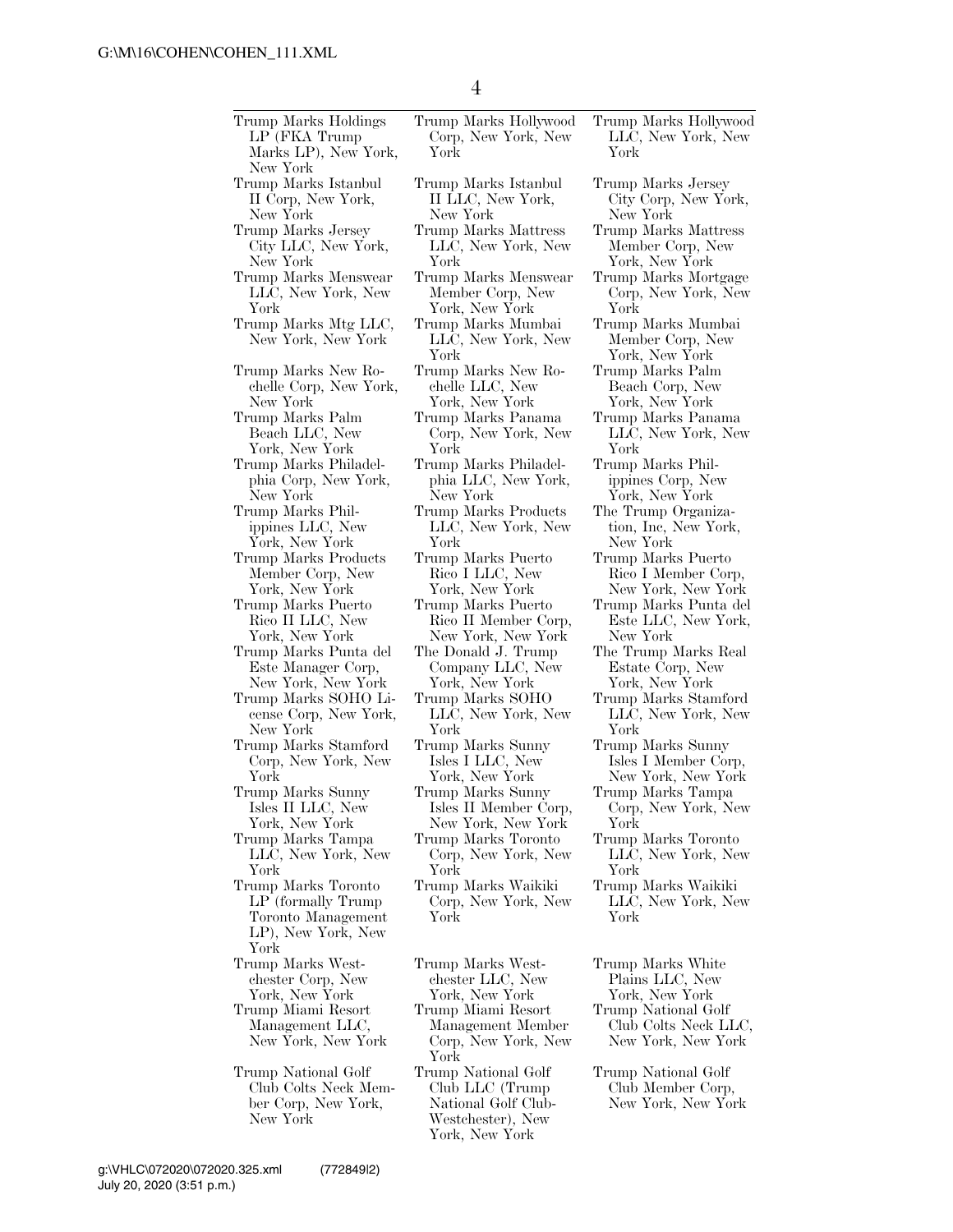| Trump National Golf     | Trump National Golf     |
|-------------------------|-------------------------|
| Club Washington DC      | Club Washington DC      |
| LCC, New York, New      | Member Corp, New        |
| York                    | York, New York          |
| Trump Old Post Office   | Trump On the Ocean      |
| Member Corp, New        | LLC, New York, New      |
| York, New York          | York                    |
| The Trump Organiza-     | Trump Pageants, Inc,    |
| tion, New York, New     | New York, New York      |
| York                    |                         |
| Trump Palace/Parc       | Trump Panama Condo-     |
| LLC, New York, New      | minium Management       |
| York                    | LLC, New York, New      |
|                         | York                    |
| Trump Panama Hotel      | Trump Panama Hotel      |
| Management LLC,         | Management Member       |
| New York, New York      | Corp, New York, New     |
|                         | York                    |
| Trump Park Avenue Ac-   | Trump Park Avenue       |
| quisition LLC, New      | LLC, New York, New      |
| York, New York          | York                    |
| Trump Payroll Corp,     | Trump Phoenix Develop-  |
| New York, New York      | ment LLC, New York,     |
|                         | New York                |
| Trump Plaza Member      | Trump Productions LLC   |
| Inc (F/K/A Trump)       | (former Rancho Lien     |
| Plaza Corp), New        | LLC), New York, New     |
| York, New York          | York                    |
| Trump Project Manager   | Trump Restaurants       |
| Corp, New York, New     | LLC, New York, New      |
| York                    | York                    |
| Trump Ruffin Commer-    | Trump Ruffin LLC, Las   |
| cial LLC, New York,     | Vegas, NV               |
| New York                |                         |
| Trump Sales & Leasing   | Trump Sales & Leasing   |
| Chicago LLC, Chi-       | Chicago Member Corp,    |
| cago, IL                | Chicago, IL             |
| Trump Scotsborough      | Trump SoHo Hotel Con-   |
| Square LLC,             | dominium New York,      |
| Scotsborough Square,    | New York, New York      |
| VА                      |                         |
| Trump Toronto Develop-  | Trump Toronto Member    |
| ment Inc, New York,     | Corp (formally Trump)   |
| New York                | Toronto Management      |
|                         | Member Corp), New       |
|                         | York, New York          |
| Trump Tower Managing    | Trump Village Construc- |
| Member Inc, New         | tion Corp, New York,    |
| York, New York          | New York                |
| Trump Vineyard Estates  | Trump Vineyard Estates  |
| Manager Corp, New       | Lot 3 Owner LLC $(F)$   |
| York, New York          | K/A Eric Trump Land     |
|                         | Holdings LLC), New      |
|                         | York, New York          |
| Trump Virginia Acquisi- | Trump Virginia Lot 5    |
| tions Manager Corp,     | LLC, New York, New      |
| New York, New York      | York                    |
| Trump Wine Marks        | Trump Wine Marks        |
| LLC, New York, New      | Member Corp, New        |
| York                    | York, New York          |
| Trump World Produc-     | Trump World Publica-    |
| tions Manager Corp,     | tions LLC, New York,    |
| New York, New York      | New York                |

5

Trump Old Post Office LLC, New York, New York

- Trump Organization LLC, New York, New York
- Trump Palace Condominium, New York, New York
- Trump Panama Condominium Member Corp, New York, New York
- Trump Parc East Condominium, New York, New York
- Trump Payroll Chicago LLC, New York, New York
- Trump Plaza LLC, New York, New York
- Trump Production Managing Member Inc, New York, New York
- Trump Riverside Management LLC, New York, New York Trump Ruffin Tower I
- LLC, Las Vegas, NV
- Trump Scotland Member Inc, Aberdeen, Scotland
- Trump SoHo Member LLC, New York, New York
- Trump Tower Commercial LLC, New York, New York
- Trump Vineyard Estates LLC, New York, New York
- Trump Virginia Acquisitions LLC (fka Virginia Acquisitions LLC), New York, New York
- Trump Virginia Lot 5 Manager Corp, New York, New York
- Trump World Productions LLC, New York, New York
- Trump/New World Property Management LLC, New York, New York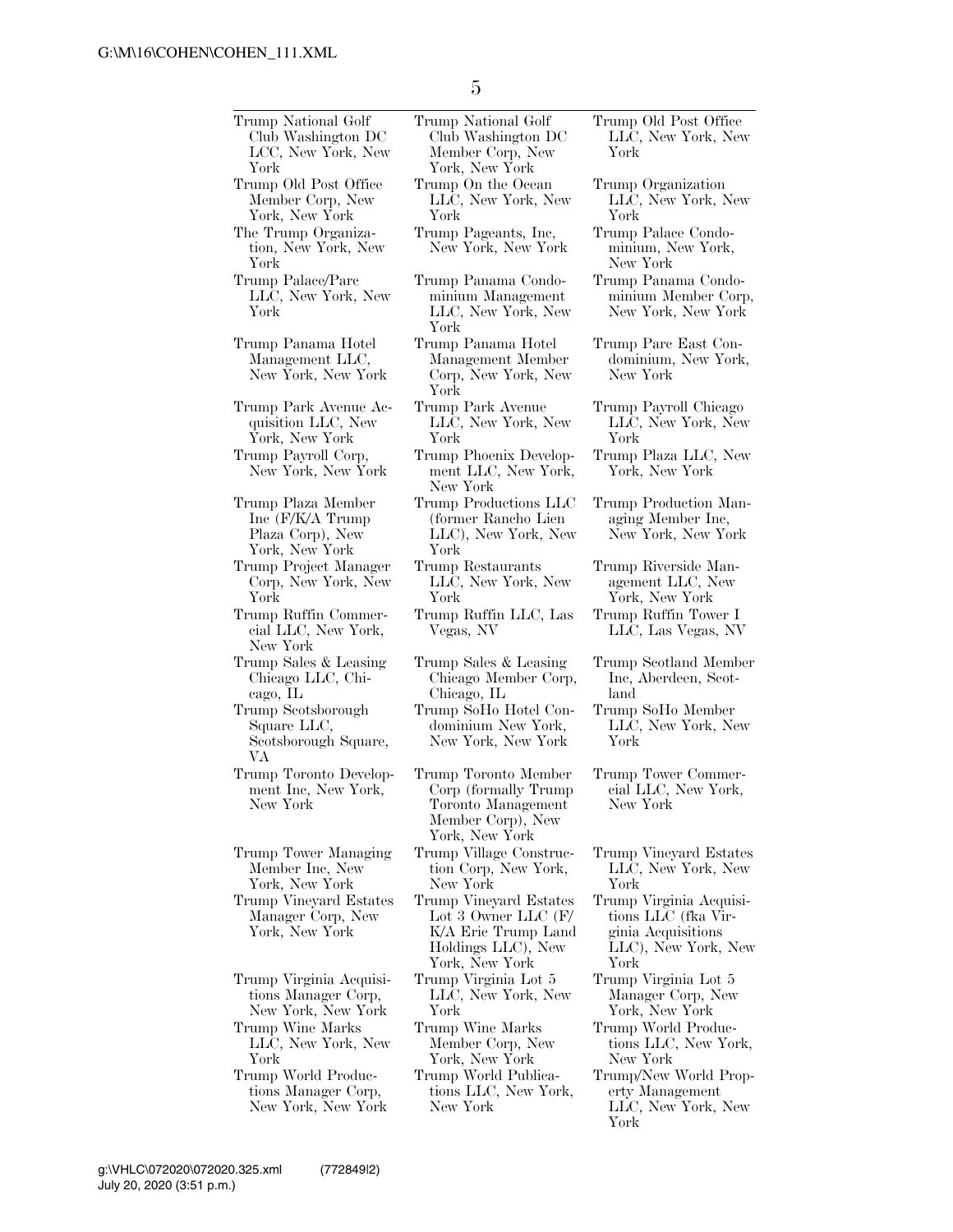| Trump's Castle Manage-<br>ment Corp, Atlantic<br>City, NJ                                                 | Trump Marks White<br>Plains Corp, New<br>York, New York                                               | Turnberry Scotland<br>Managing Member<br>Corp, Turnberry,<br>Scotland                                                                   |
|-----------------------------------------------------------------------------------------------------------|-------------------------------------------------------------------------------------------------------|-----------------------------------------------------------------------------------------------------------------------------------------|
| Turnberry Scotland<br>LLC, Turnberry, Scot-<br>land                                                       | TW Venture I LLC,<br>Palm Beach, Florida                                                              | TW Venture II LLC,<br>Doonbeg, Ireland                                                                                                  |
| TW Venture I Managing<br>Member Corp, Palm<br>Beach, Florida                                              | TW Venture II Man-<br>aging Member Corp,<br>Doonbeg, Ireland                                          | Ultimate Air Corp, New<br>York, New York                                                                                                |
| Unit 2502 Enterprises<br>Corp, Chicago, IL                                                                | Unit 2502 Enterprises<br>LLC, Chicago, IL                                                             | VHPS LLC, Los Ange-<br>les, CA                                                                                                          |
| West Palm Operations<br>LLC, WPB, Florida                                                                 | Wexford Hall Inc., New<br>York, New York                                                              | White Course LLC,<br>Miami, FL                                                                                                          |
| White Course Managing<br>Member Corp, Miami<br>FL                                                         | Wilshire Hall LLC, New<br>York, New York                                                              | Wollman Rink Oper-<br>ations LLC, New<br>York, New York                                                                                 |
| Yorktown Real Estate<br>LLC (F/K/A/ York-<br>town Development As-<br>sociates LLC), New<br>York, New York | The Fred C. Trump De-<br>cember 16, 1976<br>Trust- F/B/O Donald<br>J. Trump, New York,<br>New York    | The Fred C. Trump De-<br>cember 16, 1976<br>Trust- F/B/O Robert<br>S. Trump, New York,<br>New York                                      |
| The Fred C. Trump De-<br>cember 16, 1976<br>Trust- F/B/O Eliza-<br>beth J. Trump, New<br>York, New York   | Fred C. Trump GRAT<br>Trust- F/B/O Eliza-<br>beth Trump Grau,<br>New York, New York                   | Trust U/W/O Fred C.<br>Trump- F/B/O Eliza-<br>beth Trump Grau,<br>New York, New York                                                    |
| Maryanne Trump GRAT<br>Trust- F/B/O Eliza-<br>beth Trump Grau,<br>New York, New York                      | Trust U/W/O Fred C.<br>Trump- $F/B/O$ the<br>grandchildren of Fred<br>C. Trump, New York,<br>New York | The Donald J. Trump<br>grantor Trust - DJT<br>is the Trustee Suc-<br>cessor - Trustee is<br>Donald J. Trump, Jr.,<br>New York, New York |
| The Donald J. Trump<br>Revocable Trust, New<br>York, New York                                             | The Police Athletic<br>League, Inc, New<br>York, New York                                             | DT Bali Golf Manager<br>LLC, New York, New<br>York                                                                                      |
| DT Bali Golf Manager<br>Member Corp, New<br>York, New York                                                | DT Bali Hotel Manager<br>LLC, New York, New<br>York                                                   | DT Bali Hotel Manager<br>Member Corp, New<br>York, New York                                                                             |
| DT Bali Technical Serv-<br>ices Manager LLC,<br>New York, New York                                        | DT Bali Technical Serv-<br>ices Manager Member<br>Corp, New York, New<br>York                         | DT Connect Europe<br>Limited, Turnberry,<br>Scotland                                                                                    |
| DT Endeavor I LLC,<br>New York, New York                                                                  | DT Endeavor I Member<br>Corp, New York, New<br>York                                                   | DT Lido Golf Manager<br>LLC, New York, New<br>York                                                                                      |
| DT Lido Golf Manager<br>Member Corp, New<br>York, New York                                                | DT Lido Hotel Manager<br>LLC, New York, New<br>York                                                   | DT Lido Hotel Manager<br>Member Corp, New<br>York, New York                                                                             |
| DT Marks Bali LLC,<br>New York, New York                                                                  | DT Marks Bali Member<br>Corp, New York, New<br>York                                                   | DT Marks Lido LLC,<br>New York, New York                                                                                                |
| DT Marks Lido Member<br>Corp, New York, New<br>York                                                       | DT Tower I LLC, New<br>York, New York                                                                 | DT Tower I Member<br>Corp, New York, New<br>York                                                                                        |
| DT Tower II LLC, New<br>York, New York                                                                    | DT Tower II Member<br>Corp, New York, New<br>York                                                     | DT Tower Kolkata LLC,<br>New York, New York                                                                                             |
| DT Tower Kolkata Man-<br>aging Member Corp,<br>New York, New York                                         | DT Venture I LLC, New<br>York, New York                                                               | DT Venture I Member<br>Corp, New York, New<br>York                                                                                      |
| DT Venture II LLC,<br>New York, New York                                                                  | DT Venture II Member<br>Corp, New York, New<br>York                                                   | DTTM Operations LLC,<br>New York, New York                                                                                              |

6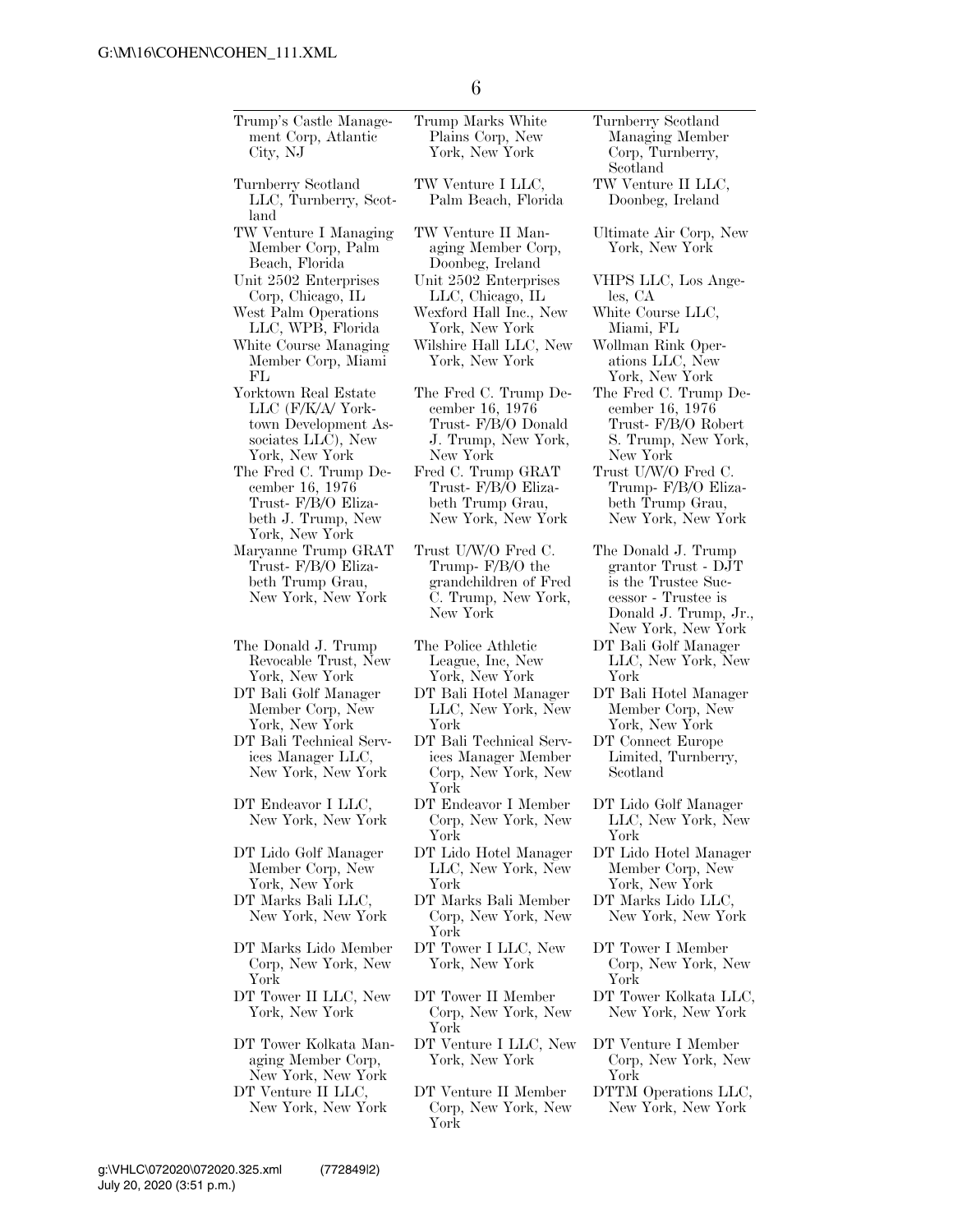| DTTM Operations Man-<br>aging Member, New                                                                                      | EID Venture II LLC,<br>New York, New York                                              | EID Venture II Member<br>Corp, New York, New                                                    |
|--------------------------------------------------------------------------------------------------------------------------------|----------------------------------------------------------------------------------------|-------------------------------------------------------------------------------------------------|
| York, New York<br>THC DC Restaurant<br>Hospitality LLC, New<br>York, New York                                                  | Lamington Farm Club<br>(TRUMP NATIONAL<br><b>GOLF CLUB-</b><br>BEDMINSTER)*,           | York<br>Mobile Payroll Construc-<br>tion LLC, New York,<br>New York                             |
| Mobile Payroll Construc-<br>tion Manager Corp,<br>New York, New York                                                           | Bedminster, NJ<br>C DEVELOPMENT<br>VENTURES LLC,<br>New York, New York                 | <b>C DEVELOPMENT</b><br>VENTURES MEM-<br>BER CORP, New<br>York, New York                        |
| TC MARKS BUENOS<br>AIRES LLC, New<br>York, New York                                                                            | Midland Associates, New<br>York, New York                                              | Miss Universe L.P.,<br>LLLP (formerly<br>Trump Pageants,<br>L.P.), New York, New<br>York        |
| Trump Central Park<br>West Corp, New York,<br>New York                                                                         | DT Marks Qatar LLC,<br>New York, New York                                              | 40 Wall Street LLC,<br>New York, New York                                                       |
| 401 North Wabash Ven-<br>ture LLC, Chicago, IL                                                                                 | 809 North Canon LLC,<br>Beverly Hills, CA                                              | Caribuslness Invest-<br>ments, S.R.L., Domin-<br>ican Republic                                  |
| County Properties, LLC,<br>Norfolk, VA<br>DT Connect II LLC,<br>Palm Beach, Florida                                            | DJT Aerospace LLC,<br>New York, New York<br>Excel Venture I LLC,<br>St. Martin, French | DJT Operations I LLC,<br>New York, New York<br>Fifty-Seventh Street As-<br>sociates LLC, New    |
| Pine Hill Development                                                                                                          | West Indies<br>Seven Springs LLC, Mt.                                                  | York, New York<br>Trump Turnberry,                                                              |
| LLC, Pine Hill, NJ<br>The East 61 Street Com-<br>pany, LP, New York,<br>New York                                               | Kisco, NY<br>The Trump Corporation,<br>New York, New York                              | Turnberry, Scotland<br>TIHT Commercial LLC,<br>New York, New York                               |
| TIHT Holding Company<br>LLC, New York, New<br>York                                                                             | Trump National Golf<br>Club - Hudson Valley,<br>Hopewell Junction,<br>NY               | Trump National Golf<br>Club - Charlotte,<br>Charlotte, NC                                       |
| Trump National Golf<br>Club - Philadelphia,<br>Pine Hill, NJ                                                                   | Trump International<br>Golf Links - Scotland,<br>Aberdeen, Scotland                    | Trump Las Vegas Devel-<br>opment LLC, Las<br>Vegas, NV                                          |
| Trump Marks Asia LLC,<br>Sterling, VA                                                                                          | Trump Model Manage-<br>ment LLC, New York,<br>New York                                 | Trump National Golf<br>Club - Washington<br>DC, Potomac Falls,<br>VА                            |
| 1125 South Ocean LLC,<br>Palm Beach, Florida<br>1290 Avenue of the<br>Americas, A Tenancy-<br>In-Common, New<br>York, New York | T Promotions LLC, New<br>York, New York<br>Trump Tower Triplex,<br>New York, New York  | HWA 555 Owners, LLC,<br>San Francisco, CA<br>N/K/A DTW VEN-<br>TURE LLC, Palm<br>Beach, Florida |
| THC Vancouver Manage-<br>ment Corp, Vancouver,<br>Canada<br>Trump Management                                                   | TNGC Jupiter Manage-<br>ment Corp, Jupiter,<br>FL<br>THC Miami Restaurant              | Trump Toronto Hotel<br>Management Corp,<br>New York, New York<br>THC IMEA Develop-              |
| Inc., Manhasset, NY<br>DT Lido Technical Serv-                                                                                 | Hospitality LLC,<br>Miami, FL<br>Trump Las Vegas Sales                                 | ment LLC, New York,<br>New York<br>Albemarle Estate, Char-                                      |
| ices Manager LLC,<br>Lido, Indonesia<br>MacLeod House &                                                                        | & Marketing, Inc., Las<br>Vegas, NV<br>Trump Golf Links at                             | lottesville, VA<br>Trump International                                                          |
| Lodge, Aberdeen,<br>Scotland<br>Trump World Golf Club                                                                          | Ferry Point, New<br>York City, New York<br>Trump International Re-                     | Golf Club, Dubai,<br>UAE<br>Seven Springs, Bedford,                                             |
| Dubai, UAE                                                                                                                     | sort & Golf Club Lido,<br>Lido City, Indonesia                                         | NΥ                                                                                              |

July 20, 2020 (3:51 p.m.) g:\VHLC\072020\072020.325.xml (772849|2)